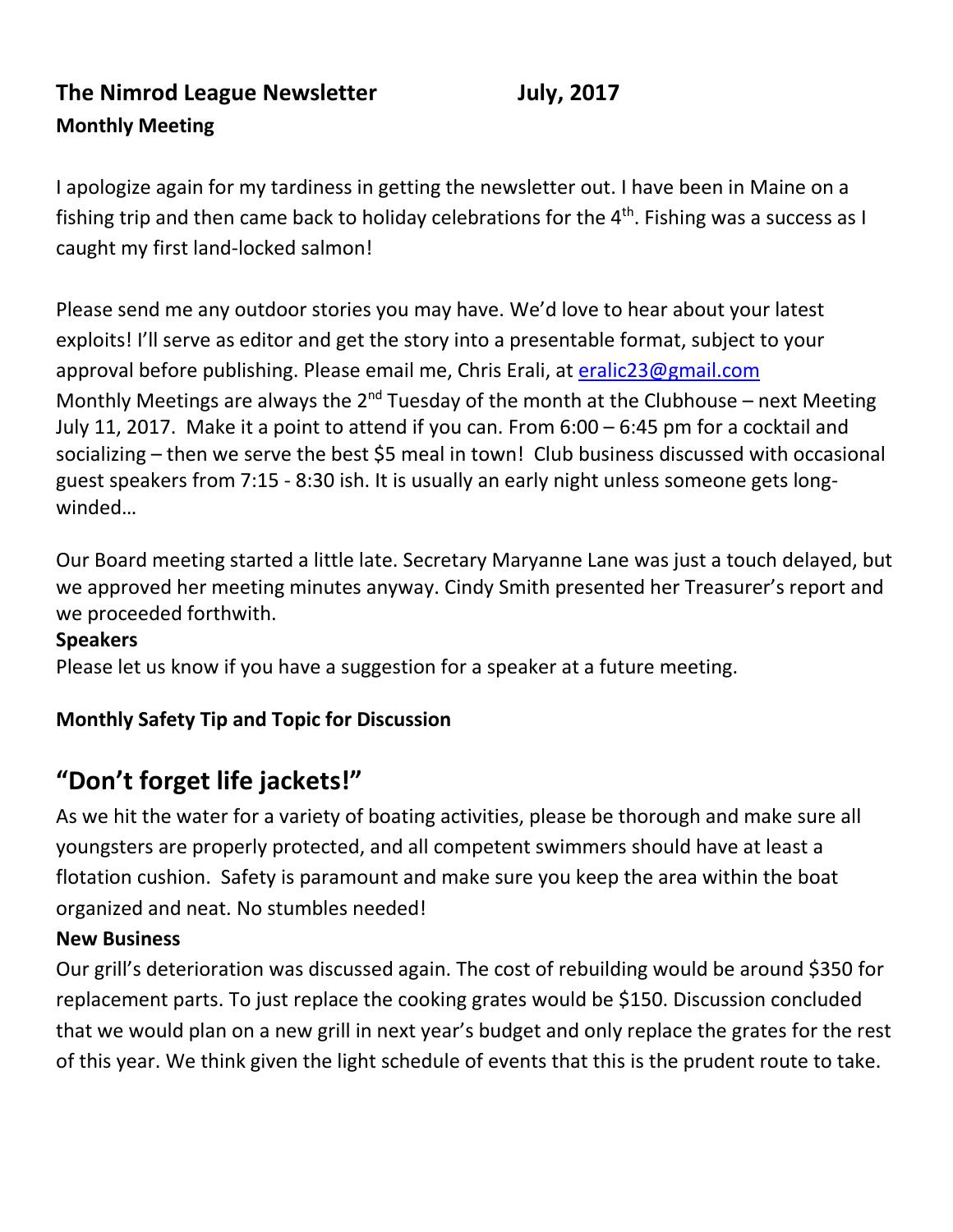#### **Membership**

We have 2 applications this month. They will be voted on at our next general meeting. They are Joseph Kenney and Scott Patricks, both from Holden. To our 2 new prospective members, please join us on our next general monthly meeting, June 11 when we welcome you to our club.

### **Board of Trustees**

Audit is complete. Report is forthcoming.

#### **Trap/Skeet**

Thursday nights have been a little quiet, but steady with some "regulars" attending. Remember, Trap and Skeet is every Thursday night from 6:00 PM to 9:00 PM. It is open to the public, so bring a friend and join in a night of good fellowship and shooting.

#### **Kitchen**

Dave Oriol was in working on the dishwasher. A report is forthcoming. The new chafing dishes have arrived.

#### **Game Dinner**

Please leave any donations for next year's dinner in the kitchen freezer and notify Bruce Ebbeson at 508-853-1589.

#### **Rifle Range**

Tom Wiegand reports that the range looks great! The sieves are working well and being used properly and effectively. One bucket is half full of brass and there is no sand in the trash. We will be having a paint spraying party at the range for our new benches. A date will be scheduled. There is some concern regarding the new archery course intruding on the range area. We will get an update from the archery co-chairs.

#### **House**

Ralph Cochran reports that the new super flush toilets are installed. We have a new mount hanging in the clubhouse of a lake trout caught in Canada. The trophy fish was donated by Dr. Jim Blodgett's family of West Boylston.

#### **Executive Board**

This month's meeting adjourned at 8:33 PM. We aim for the newsletter to convey the highlights. E Board meetings are held at 7 PM the last Tuesday of the month. Members are welcome if you would like to come and observe our club's operation. Our membership can be very proud of the board and the time and effort that is made by everyone to keep our club running smoothly. Member concerns are always addressed. Many times, one board member will inform others that a single member voiced a certain matter that he/she found troubling.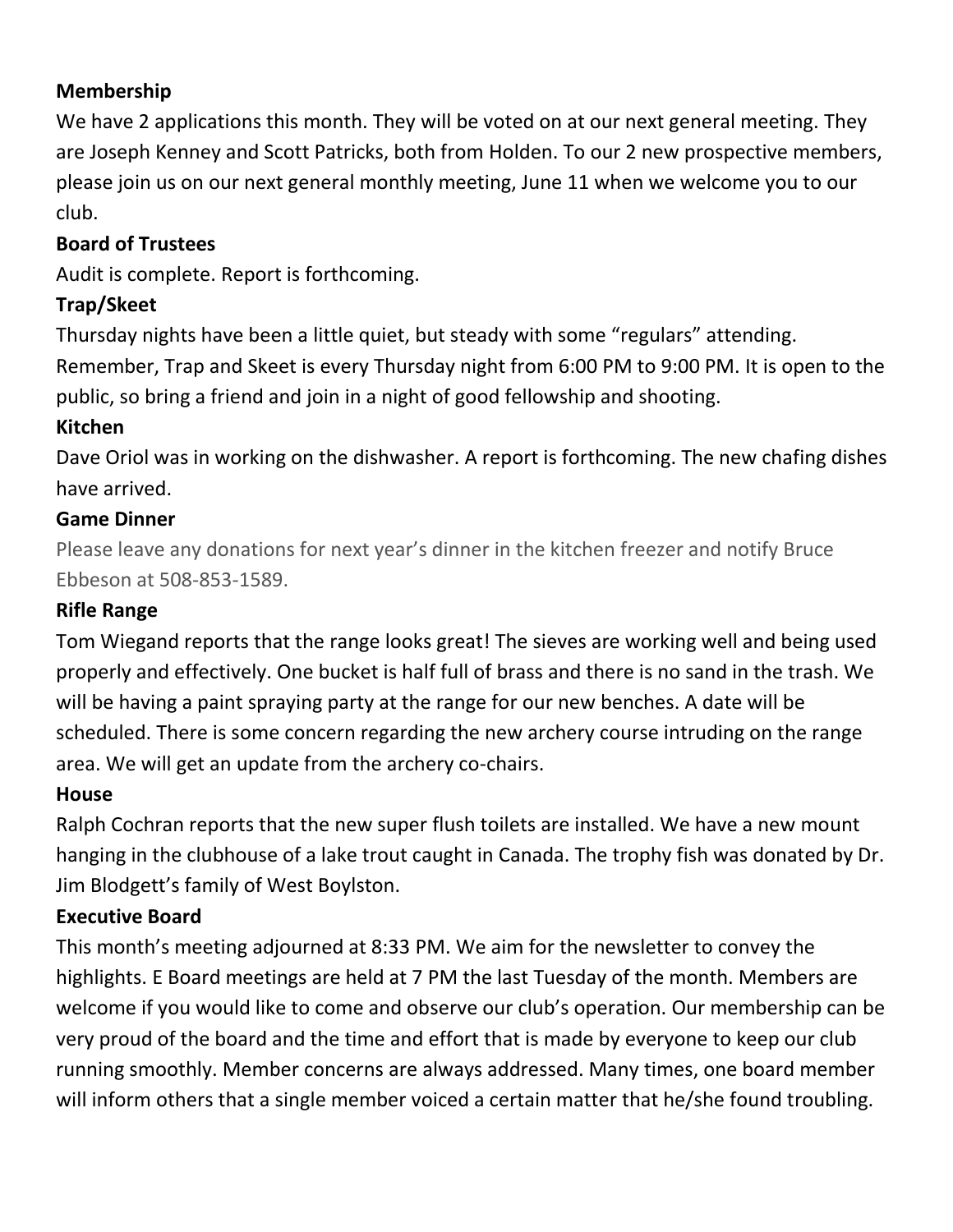Our club can rest assured that any points brought up by a member are ALWAYS brought to the attention of the entire board.

# **Special Committee (Scholarship)**

We have just one application from Jacob Van Hillo.

# **Grounds**

Neal Whitehead has been very busy. Life, work, and family can get in the way of NIMROD. Imagine that? Kevin Chviruk, as a result has been helping with the mowing. Kevin has done his best Tim Allen imitation from "Home Improvement." The tractor has a little "too much power" and the yoke was bent after getting caught on an edge of concrete. A minor detail that is being repaired. We are on a bi-weekly schedule with the dumpster. The dumpster is within the view of our camera system. Joe Afonso, our resident "techie", is working on checking any recorded video, something about a password issue. It's a good thing we have Joe and his crackerjack memory who assures us that he will solve the problem in short order. As you can imagine, there was plenty of amiable ribbing going around.

## **Finance**

The market fluctuates as we all know. Smart investors stay the course.

**Bar**

Summer is a quiet time on the schedule. There is not much to report.

#### **Birds**

No report.

#### **Revenue**

# **Special Committee: 30 Guns in 30 Days**

Our fundraiser "30 Guns in 30 Days," has begun. Tickets are available for all members to sell. Cabela's will be our source for the prizes. We are selling 1,000 tickets for a chance to win gift cards for \$14,000 worth of guns. This year we have 7 months to sell tickets. We need to sell 500 tickets to break even. Finally, it is possible to win more than once. If a ticket is drawn, it will be returned to the barrel. This was a successful fundraiser last year and we did **not** sell all 1,000 tickets. We have an opportunity to make this a great producer of revenue.

# **Please call any of the following members for tickets!**

Ralph Cochran, 508-769-2600 Howard Gelles, 508-751-9455 Greg McIntyre, 508-769-3632 **Good luck! Sell those tickets!**